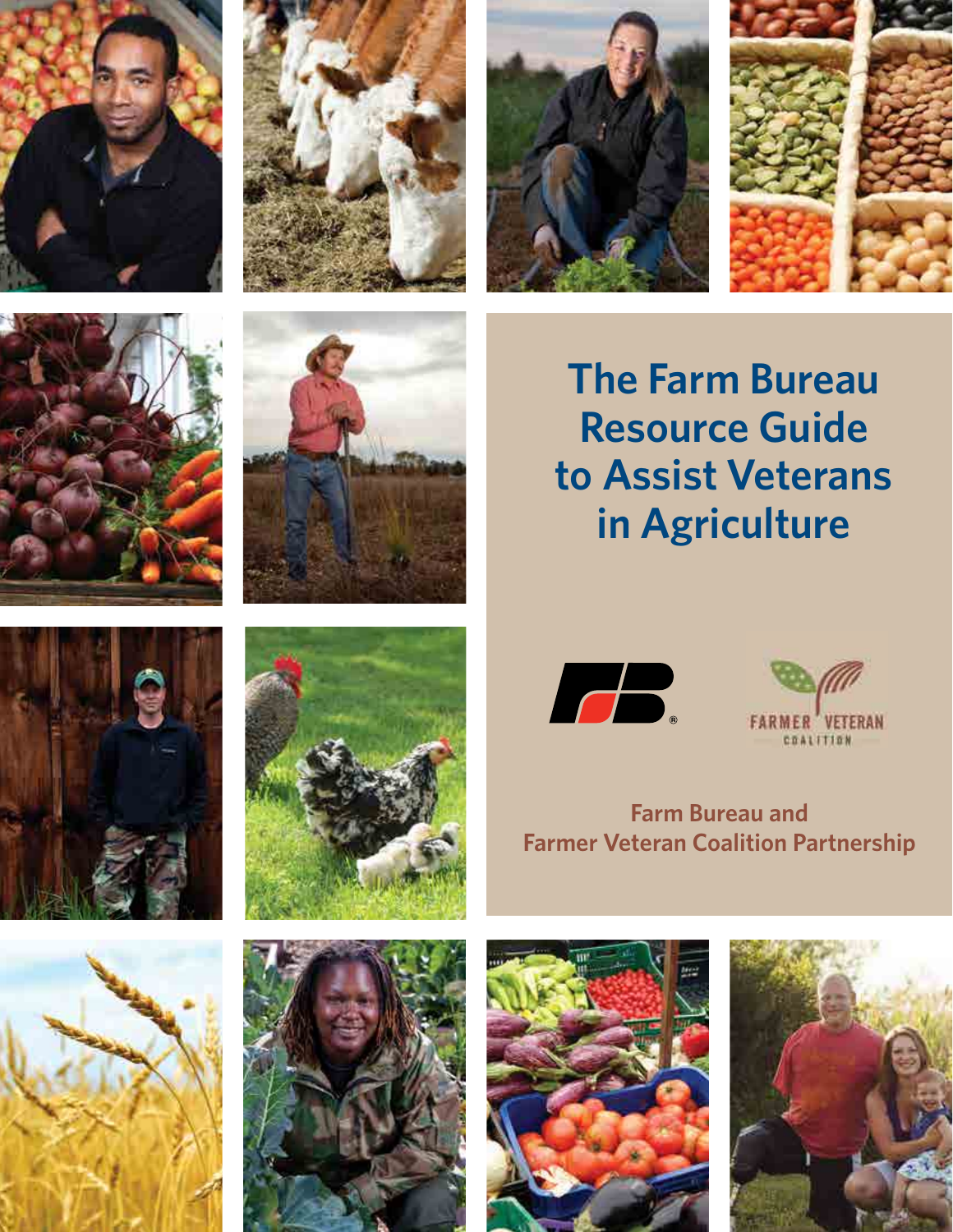

*"Farm Bureau is proud to be involved in this extraordinary partnership on empowering returning veterans."* 

> **Bob Stallman**, President, American Farm Bureau Federation

## **Introduction**

Service members returning from Iraq and Afghanistan have become the latest group of veterans in need of employment and who, by some measures, may be the most likely young people to enter into agriculture and other rural-based businesses.

As service members return from active duty, they tend to return to their rural communities and they sometimes have difficulties finding long-term employment. Veterans often need additional assistance in finding resources to start farm businesses.

Recently, Farm Bureau has increased its collaboration with the Farmer Veteran Coalition (FVC), an organization aimed at mobilizing veterans to enter agriculture and help feed America while rebuilding rural communities. Farm Bureau and the FVC are working together to train beginning farmers, make equipment available to farmer veterans and help find farm ownership or employment opportunities for members of the military transitioning into the civilian workforce.

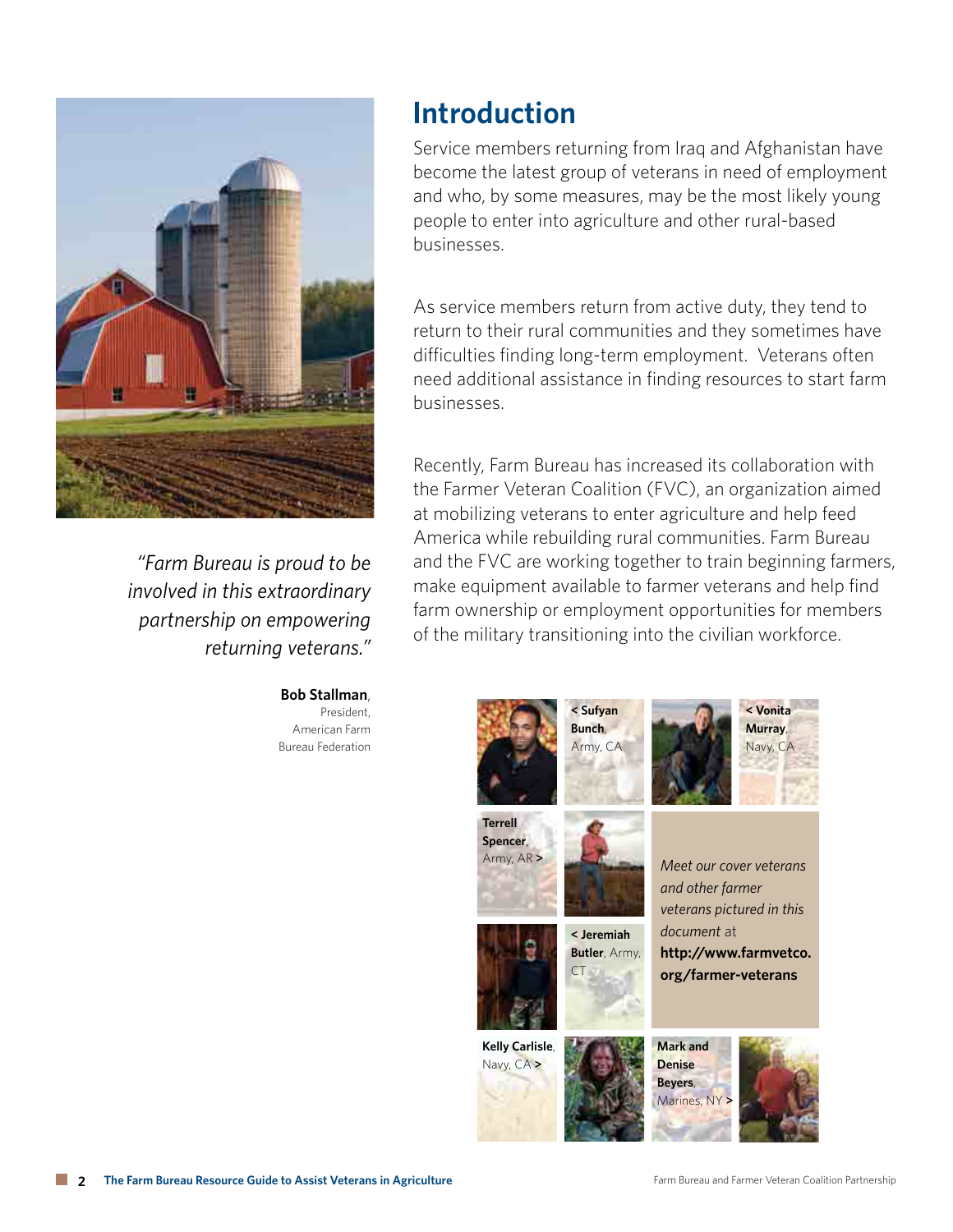"We cultivate a new generation of farmers and food leaders, and develop viable employment and meaningful careers through the collaboration of the farming and military communities," said Michael O'Gorman, Executive Director of the FVC. "We believe that veterans possess the unique skills and character needed to strengthen rural communities and create sustainable food systems for all. We believe that food production offers purpose and opportunity, as well as physical and psychological benefits."

The vision for the partnership is to connect the talent and experience that Farm Bureau members have in leadership skills and agricultural expertise with farmer veterans whom the FVC has identified as potentially needing such assistance. As the partnership progresses, the opportunities are limitless for state and county Farm Bureaus to get involved. Farm Bureau staff and leaders will be able to help returning warriors with such things as public speaking training, advocacy opportunities, production and best management practices, mentoring or supporting a used equipment exchange.

*"The special bond of service to our nation between farmers and veterans runs deep," said Bob Stallman, president, American Farm Bureau Federation. "Rural Americans make up 44 percent of the men and women who serve in uniform. Veterans are not only the backbone of our country, but of our farmlands and rural communities. Through this partnership, I am optimistic returning veterans will learn how to continue their service to our country by helping feed its citizens, nourish its land and make its rural communities more viable through the many entrepreneurial opportunities agriculture has to offer."*

It is interesting that 44 percent of military recruits come from rural America, considering only 17 percent of the U.S. population calls rural communities home.

## **WHAT'S INSIDE**

As the Farm Bureau/Farmer Veteran Coalition partnership grows, we hope every Farm Bureau will work to introduce veterans and our military communities to the business opportunities agriculture can offer.

#### **This packet includes:**

- > Get started
- > Get involved
- > Communicate
	- Sample news release
	- Communication to board and stakeholders
	- Sample outreach letter to military employment centers
- > About Farm Bureau
- > Resources and contact information
- > Publicity nomination form
- > Action checklist

*This publication was created in cooperation with the Farm Credit Council and the Farmer Veteran Coalition.*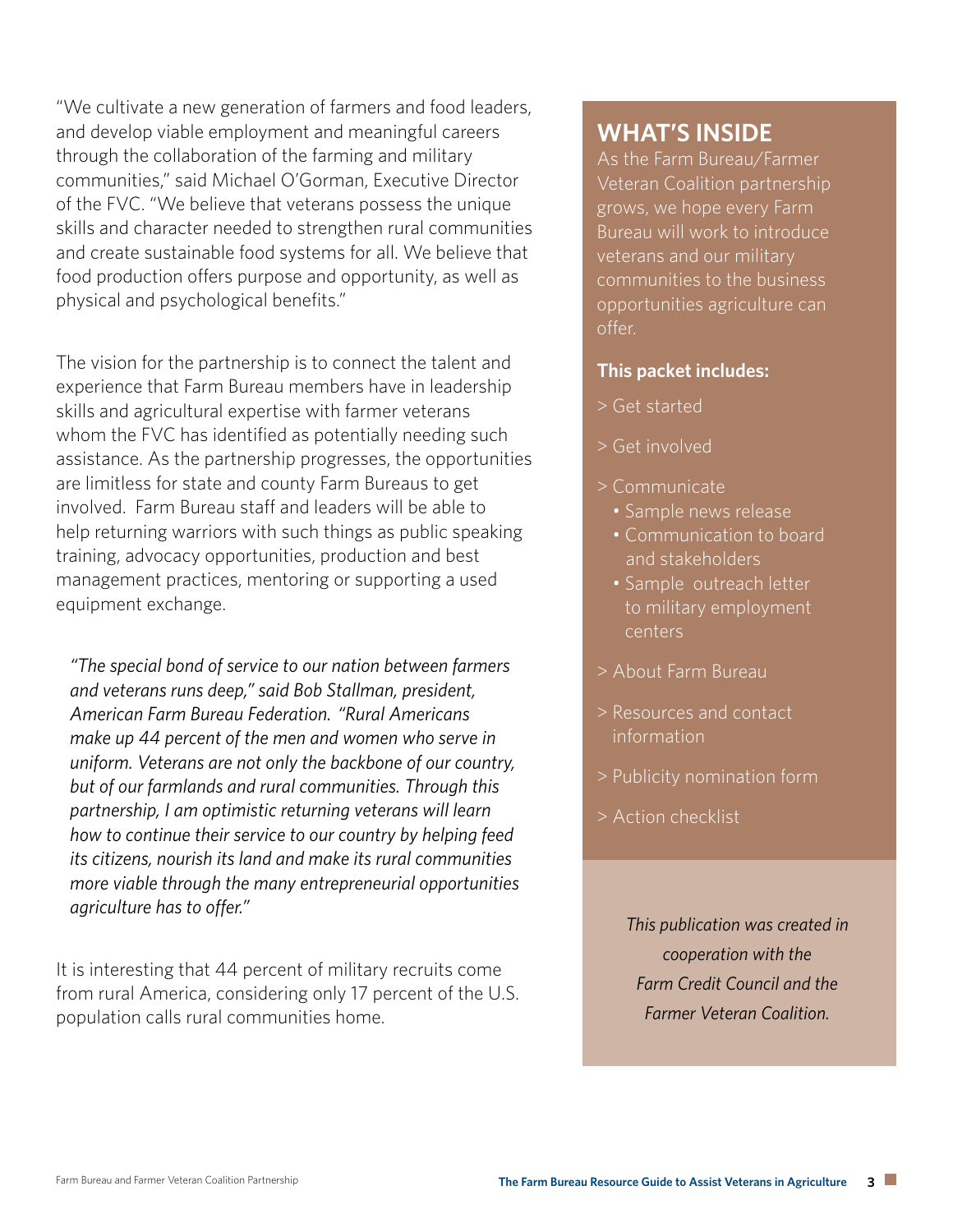

*"I am designing Mariposa Valley Farm to be a center of activity, where my community can come and learn what it feels like to be intimately involved with nature. Where children can break away from their televisions, hold a tiny seed in their hands and experience the wonder of watching that tiny seed grow into the food they eat. Where I have the honor of teaching my community what I have learned along the way. And where my community, on the farm and off, grows and becomes richer."*

> **Vonita Murray**, Navy veteran,

on her farm in Woodland, CA

**www.mariposavalleyfarm.com**

In addition, veterans have been shown to be exceptional entrepreneurs. In 2010, the Small Business Administration reported that the success rate of veteran-owned businesses is higher than that of the general population.

We hope that the materials included in this brochure will provide Farm Bureaus with a simple framework outlining the many different ways to participate in this new partnership and assist returning veterans interested in staking their futures on agriculture and rural America.

*"The Farmer Veteran Coalition provides education, risk management training, funding and technical assistance to prepare veterans to become farmers. It offers assistance for internships, particularly for disabled veterans, to obtain the necessary training to run their own businesses as they heal from war-related injuries in a productive environment," said Sabrina Matteson, director of rural affairs for the American Farm Bureau Federation.*

*"Let's count our blessings that there is an organization working to transition our veterans, who have already sacrificed so much for us, into a life for which many of them are so perfectly suited. Farm Bureau honors the noble similarities between farmers and veterans, and we welcome more veterans to a different way of serving our nation. Farm Bureau can play a great role in their successes."*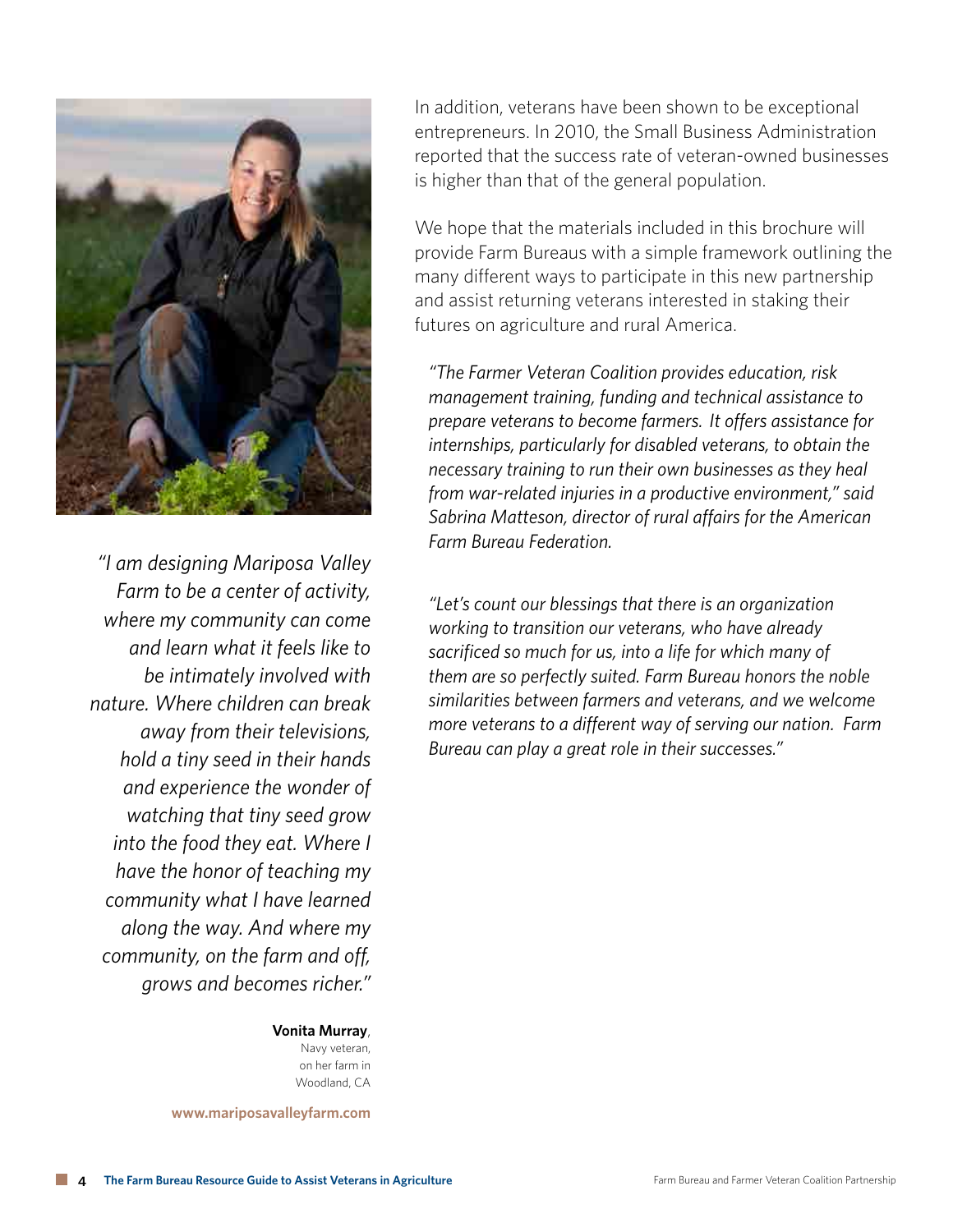# **Get Started**

A main function of the Farm Bureau/FVC partnership is to help farmer veterans connect with resources that can provide specific assistance to farmers. To do this, the FVC will refer potential farmer veterans to their local Farm Bureau as a resource. To prepare for these potential contacts, below is a list of actions a Farm Bureau may consider taking to ensure these calls are serving both veterans and the Farm Bureau.

- > Designate a specific individual within the state and county Farm Bureau as the farmer veteran contact person. Either a Farm Bureau staff member or a Farm Bureau volunteer could serve in this position.
- > Ensure all county and state Farm Bureau staff are aware of who the designated farmer veteran contact person is or how to refer farmer veteran calls.
- > Create a plan to align your Farm Bureau's Young Farmers & Ranchers (YF&R) program with the needs of young veterans and more established farmer veterans.
- > Work with established and experienced veterans to pinpoint areas of need and build their potential network.
- > If there is a military base in the area, make contact with the employment liaison for active duty members getting ready to transition to civilian employment to better understand the information future farmer veterans already have.
- > Create an internal working group to decide how to best serve future farmer veterans.
- > Create a list of "micro-volunteering" activities where veterans could easily be included in Farm Bureau activities, such as inviting a veteran to participate in the YF&R Discussion Meet, attend a county annual meeting, work on a county event, speak to the county Farm Bureau board or at a county annual meeting, etc.
- > Invite veterans to participate in Farm Bureau leadership training opportunities such as state conferences for YF&R, Women's Leadership, Health & Safety, and Promotion & Education.
- > Fund an outstanding veteran farmer from your state to attend a state or national Farm Bureau meeting.



Phil Northcutt, Marines, CA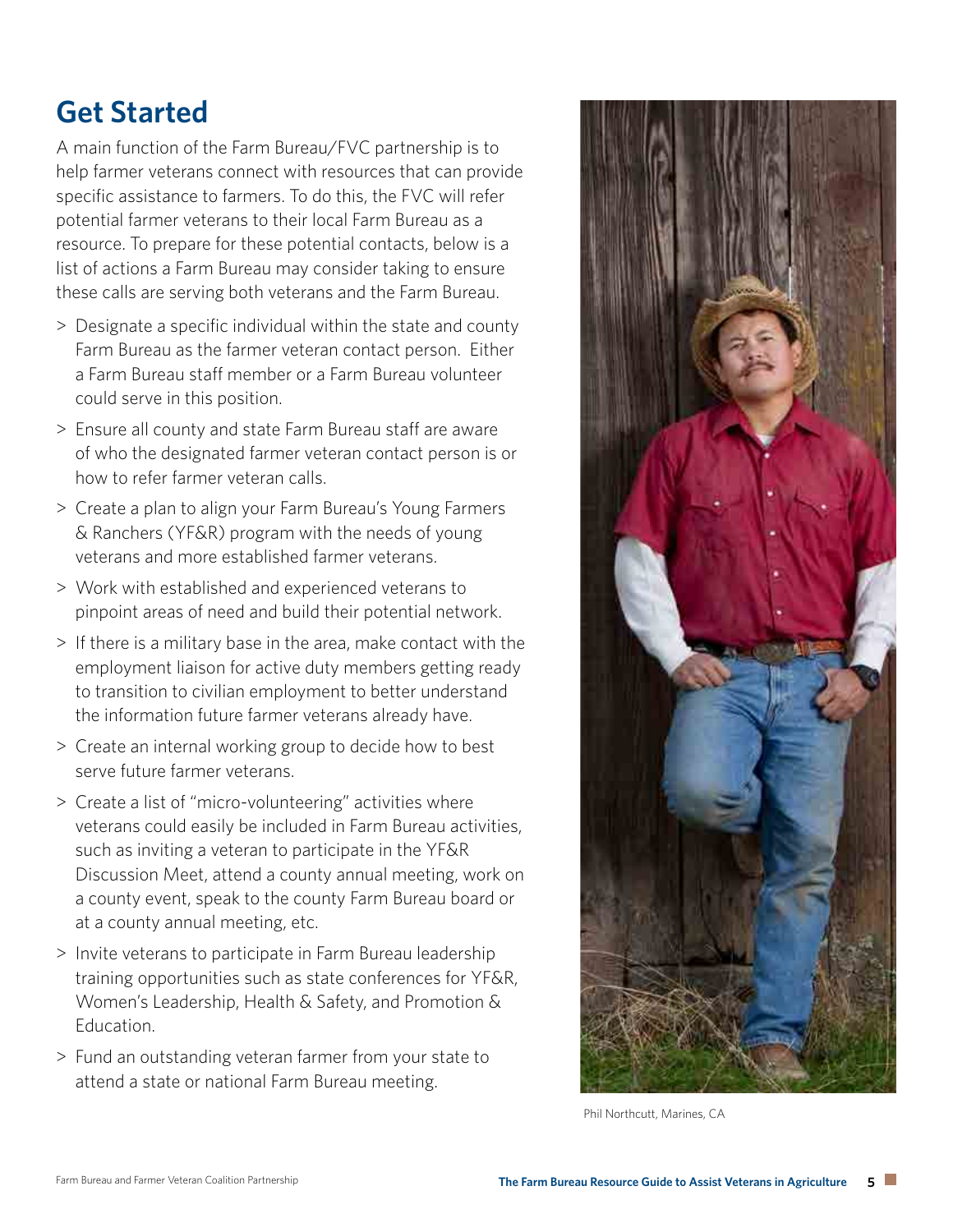

Mike Walgrave, Marines, CA

## **Get Involved**

#### **Get to know your farmer veteran neighbors better**

Many Farm Bureaus already have farmer veterans in their leadership ranks. These may be veterans from past wars or recently returned veterans who are assimilating back into their family-owned businesses. The best way to understand the unique challenges and needs of future generations of farmer veterans is to go right to the source.

A Farm Bureau may want to consider creating an advisory committee of existing farmer veteran leaders. The advisory committee can help Farm Bureau create materials that will speak directly to potential veteran members. The committee can also help Farm Bureau get a better handle on what veterans are looking for when they seek resources. Finally, the committee can serve as ambassadors to returning veterans by helping to spread the word that Farm Bureau is willing and able to address the needs of veterans looking into agriculture as a career.

Another way to get to know farmer veterans is to hold a coffee hour or breakfast at a Farm Bureau office or another convenient location, during which the local Farm Bureau invites both existing farmer veterans and veterans interested in agriculture to come meet one another and get to know Farm Bureau better.

Your state and county Farm Bureau may want to consider creating a presentation geared specifically to future farmer veterans or may want to keep the conversation informal and utilize the meeting as an information gathering opportunity to find ways to better tailor Farm Bureau materials to the needs of veterans.

Please remember that many times it just takes a personal invitation for someone to become involved in Farm Bureau activities.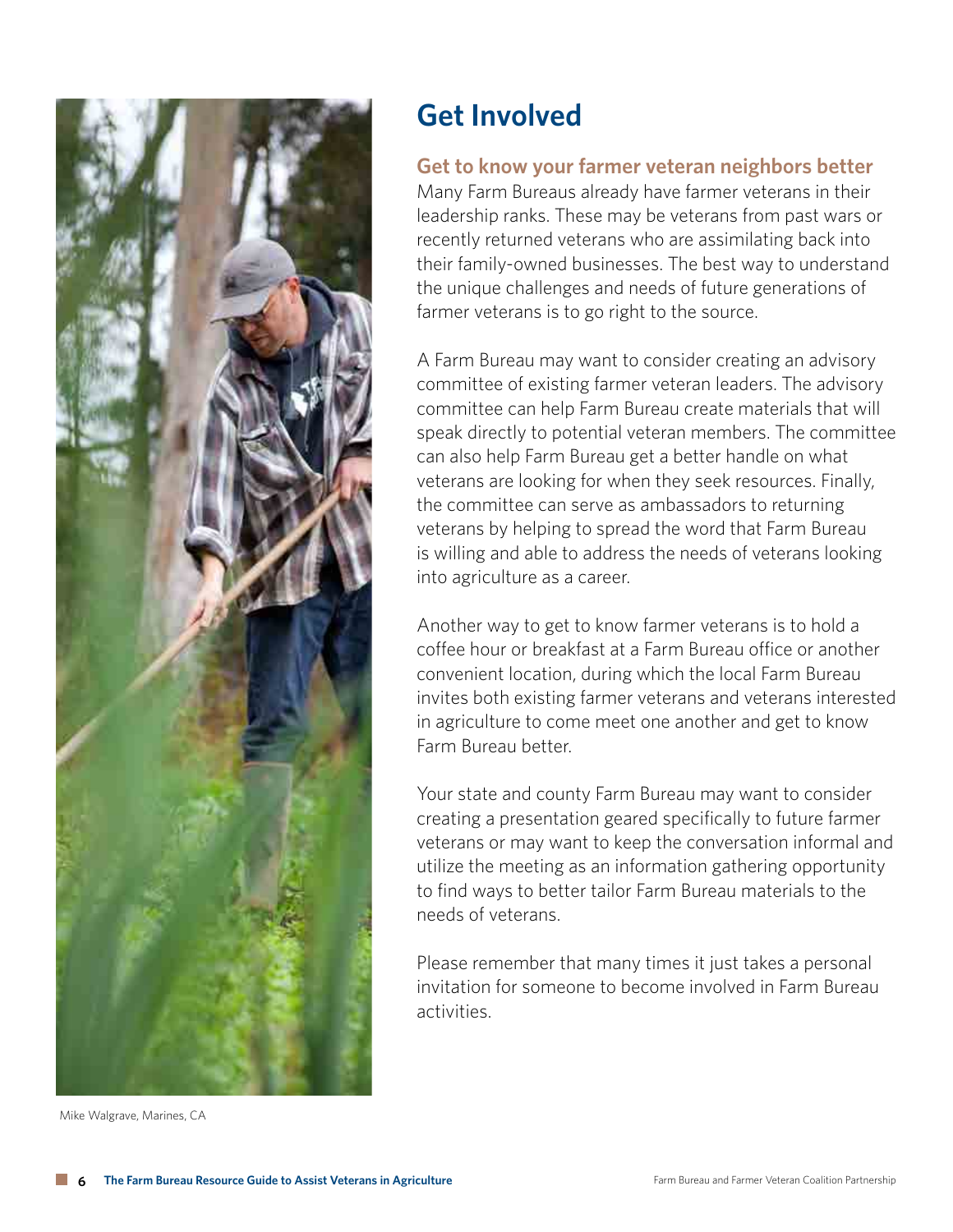#### **Make sure everyone at your Farm Bureau, from board members to county staff, understands the unique circumstances of returning veterans**

Ensuring Farm Bureau staff is educated about farmer veterans is a good way to prepare for effective engagement assisting farmer veterans. Farm Bureaus can create staff workshops to ensure everyone has a better understanding of the unique challenges facing our returning military veterans. Farm Bureaus may also want to invite a working farmer veteran to speak to staff about his or her experiences as both a farmer and a veteran. Inviting a farmer veteran to speak at a Farm Bureau board meeting is another way to make certain the entire organization is engaged in helping returning veterans have successful agricultural careers.

#### **Create a branded farmer veteran welcome packet**

The state or county Farm Bureau may want to consider creating an information packet specifically designed to meet the needs of farmer veterans. This packet could include general information about Farm Bureau; any existing programs that are specific to veterans; general information about Farm Bureau committees; and information about YF&R, Women's Leadership, Promotion & Education, and Safety & Health programs.

#### **Help farmer veterans understand agricultural opportunities**

Despite ongoing efforts, many veterans are not aware of benefits available to them or how to apply for them. A Farm Bureau may want to consider creating a veteran resource guide to help identify state and local agriculture resources and programs specific to veterans. Or a Farm Bureau may consider re-branding and editing the existing *Veteran Careers in Agriculture* on page 14 to better meet the needs of both the Farm Bureau and its regional scope.

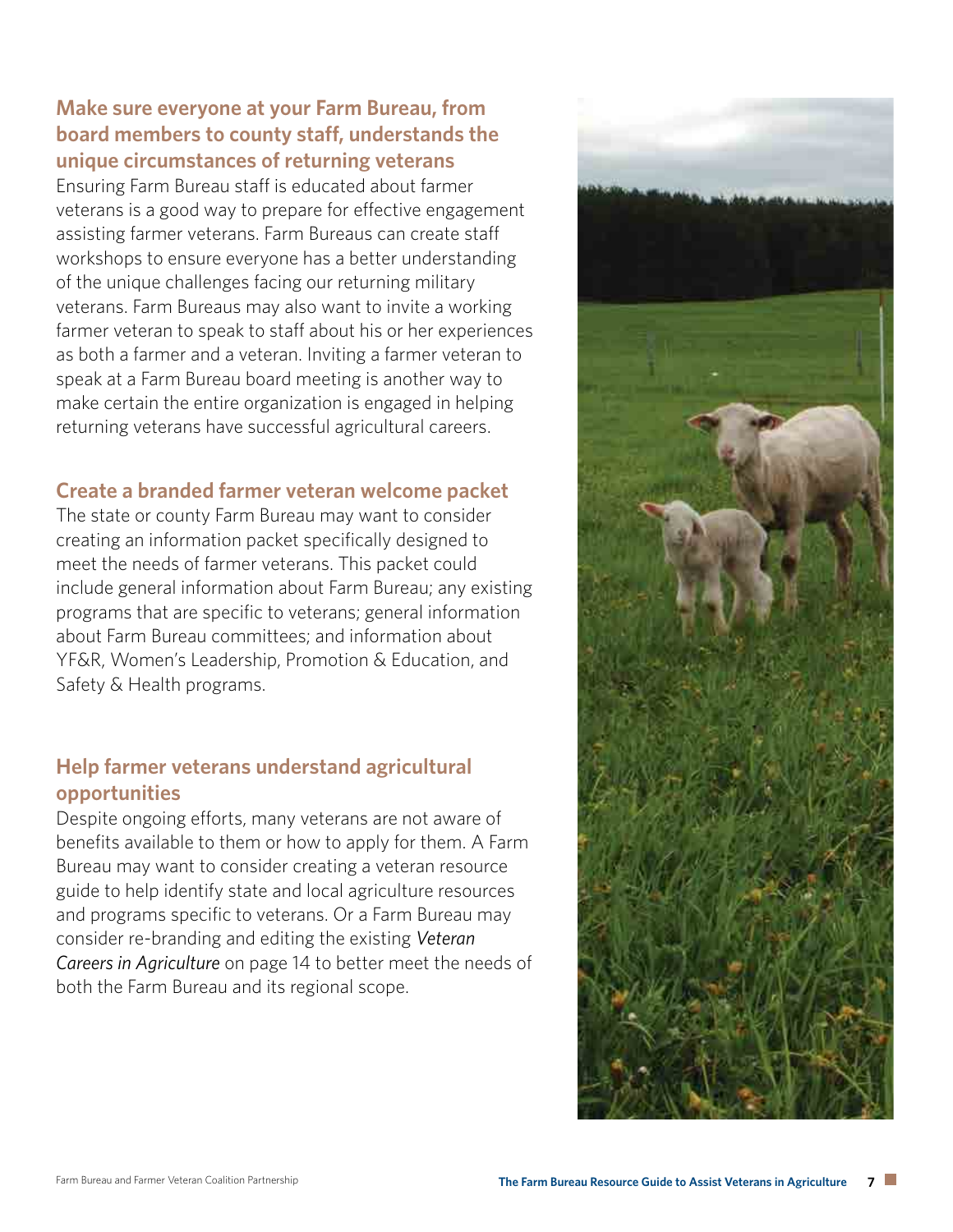

*"When I left active duty, I found gardening had a cathartic effect on me. It was a huge transition for me to go from military life to civilian life and growing food helped me transfer my sense of duty from my country to my vegetables that I share with my family and neighbors."*

#### **Kelly Carlisle**, Navy veteran, on her urban nonprofit farm in Oakland, CA

**www.anvfarm.org**

### **Nominate a farmer veteran to be highlighted on the American Farm Bureau Federation (AFBF) Rural Community Building Blog**

A great way to celebrate your farmer veterans is to nominate one to be featured on the AFBF Rural Community Building Blog ( http://ruralcommunitybuilding.fb.org/). Included in this brochure, you will find the nominating form and instructions for nominating a farmer veteran. This story can then be used on your own state Farm Bureau website.

### **Nominate a farmer veteran to be highlighted on the Start2Farm.gov website**

The same nomination form used to nominate a farmer veteran to be highlighted on the AFBF Rural Community Building blog can also be used for Start2Farm Success Stories, http://start2farm.gov/success-stories.

### **Create an adopt-a-farmer veteran mentoring program**

Who better to help a farmer veteran learn how to create a successful agricultural business than an existing Farm Bureau staff or volunteer member, particularly one who may be a veteran? An adopt-a-farmer veteran program will help to engage current staff and members to support farmer veterans and assist in getting new farmer veterans the best agricultural advice available. Mentors should be individuals who are established in their respective fields and are willing to volunteer to help farmer veterans with questions about their businesses. County and state Farm Bureaus can help to make these mentorship introductions, as well as advertise the opportunity to current members and new farmer veterans.

#### **Support a farmers' market at a local military base**

A great way to support the important connection between farmers and consumers is to offer an opportunity for people to connect. Linking consumers with the source of their food and linking producers with the people who eat what they grow provides a valuable experience for both that is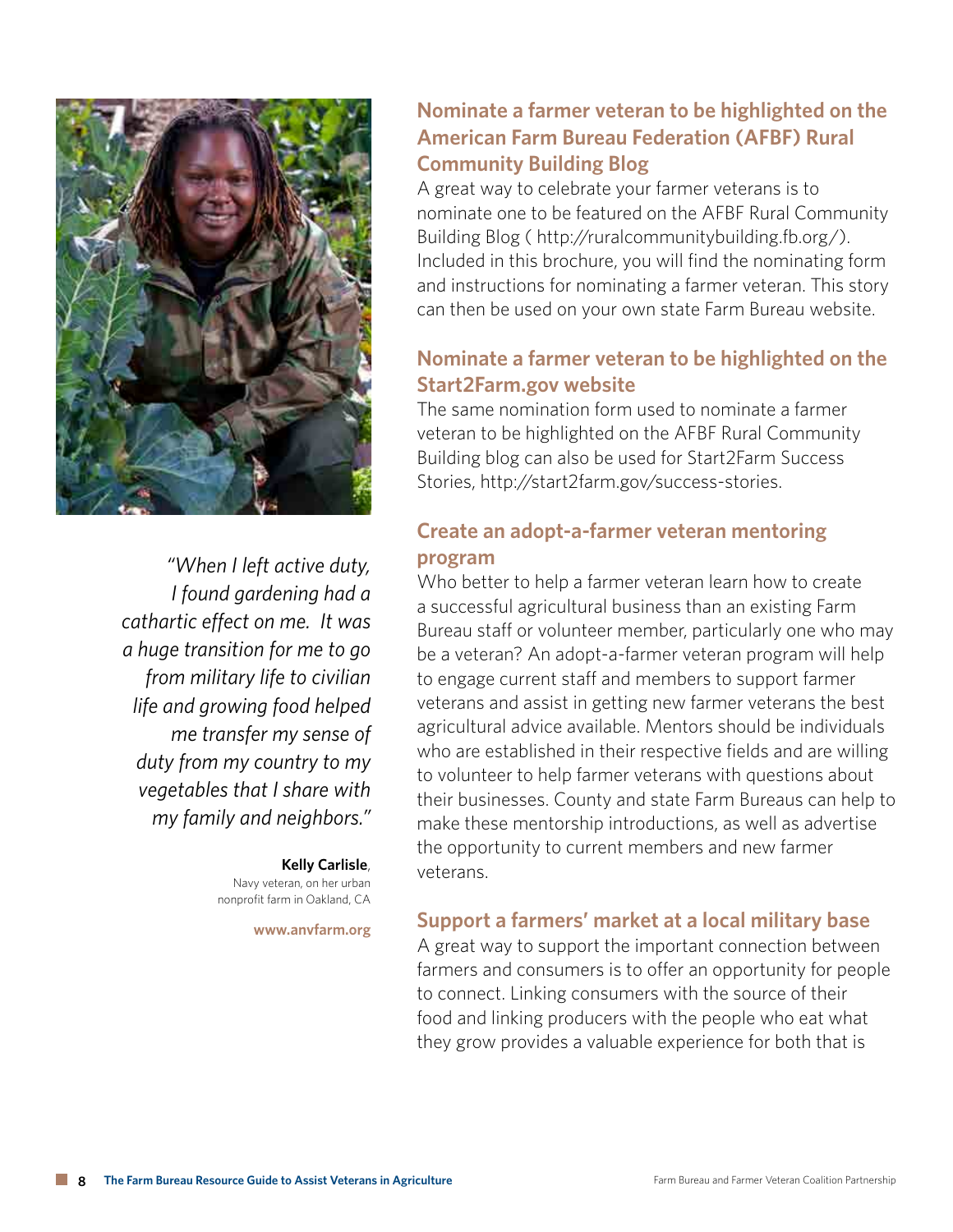unavailable to consumers when food is purchased at the grocery checkout counter. Supporting a farmers' market at a military base allows the veterans on that base the opportunity to meet farmers and ask important questions that may fan the flame of their interest in farming or ranching.

#### **Support a FVC equipment exchange**

Many times returning veterans have access to land through family members and friends with experience in agriculture, but they might need the equipment to get started. Farm Bureaus can help create bridges between existing members and farmer veterans by supporting a FVC farm equipment exchange. Used equipment exchanges are being established by the FVC in various states that might be suitable for assistance by Farm Bureaus. By utilizing an online platform or a bulletin board within the state, Farm Bureaus can help match used farm equipment with farmer veterans who need just a little extra help to get started.

#### **Engage and teach your members of Congress**

Many members of Congress are from urban and suburban regions of the country. They may not understand the connection between urban and rural places and the pathway through farmers' fields and pastures that brings food to their table. But many legislators have veterans as constituents, some of whom may be interested in developing a career in agriculture. Farm Bureau's support for soldiers who wish to find long-term employment, as well as its assistance in finding resources to start farm businesses, is a great message to be able to share.



Will Fellers, Army, NE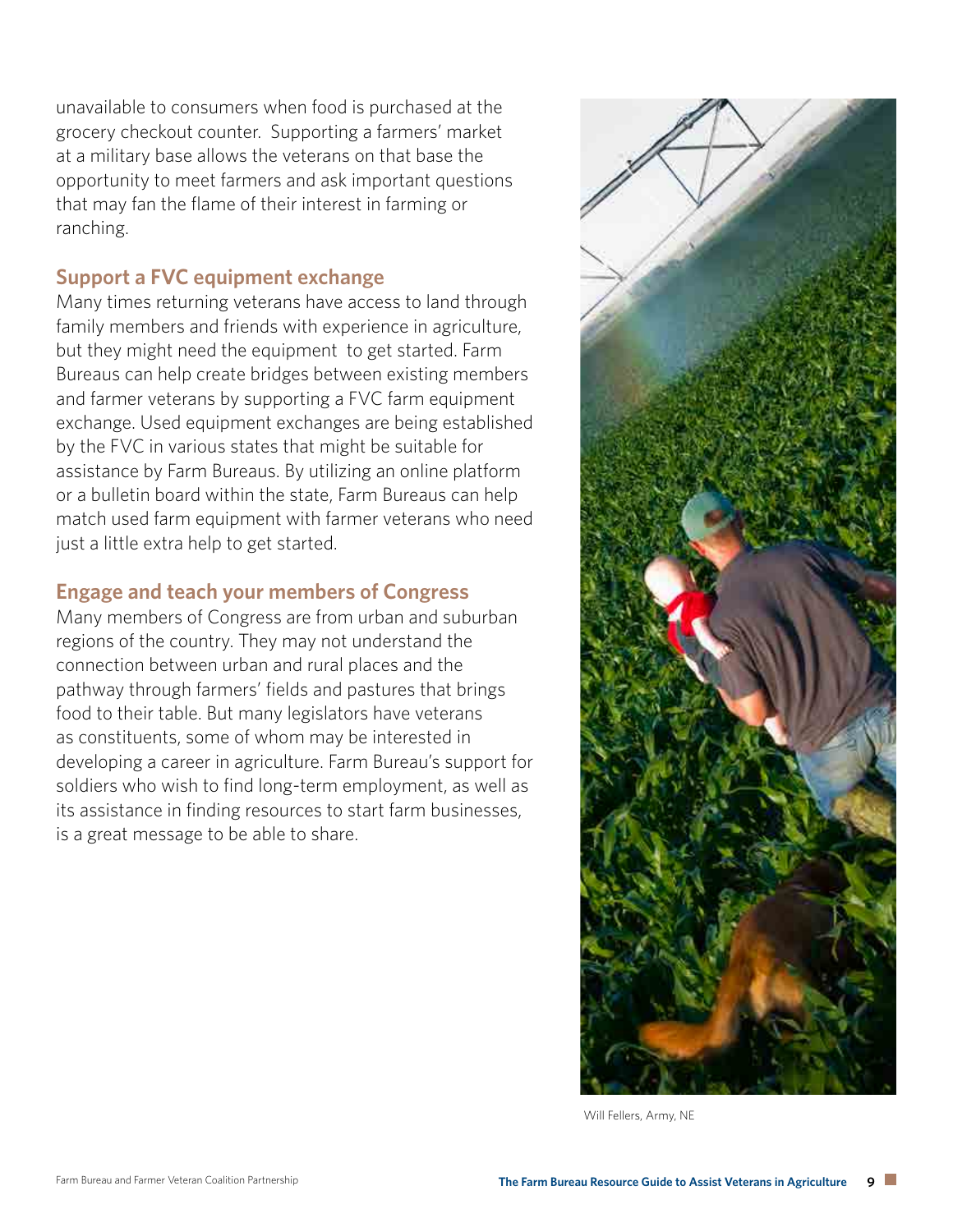

Jeremy Lopez, Marines, MD

## **Communicate**

#### **Communication to board and stakeholders**

Below are talking points that can be used in building support among your board and stakeholder groups for your Farm Bureau's outreach efforts to veterans.

- > Farm Bureau takes pride in serving diverse farm businesses and making the community a better place to live.
- > Farm Bureau is the leading voice of agriculture, providing leadership and advocacy training to all farmers and ranchers, with specialized programs for women and young and beginning farmers and ranchers.
- > It is estimated that 44 percent of military recruits come from rural America. Among these returning veterans are the next generation of farmers and agricultural business leaders.
- > Recently, Farm Bureau increased its collaboration with the Farmer Veteran Coalition with the appointment of Charlie Kruse (Missouri Farm Bureau past-president) as vice-chair of the Farmer Veteran Coalition board of directors.
- > The Farmer Veteran Coalition is an organization aimed at mobilizing veterans to enter agriculture.
- > The Farmer Veteran Coalition seeks to develop viable employment and meaningful careers for returning veterans through the collaboration of the agriculture and military communities.
- > Farm Bureau and the Farmer Veteran Coalition can successfully partner to help find farm ownership or employment opportunities for members of the military transitioning into the civilian workforce.
- > The vision for this partnership is to connect the talent and experience that Farm Bureaus have in leadership and business skills with farmer veterans whom the Farmer Veteran Coalition has identified as needing such assistance.
- > Farm Bureau can reach out to existing and future farmer veterans with programs to help them to succeed.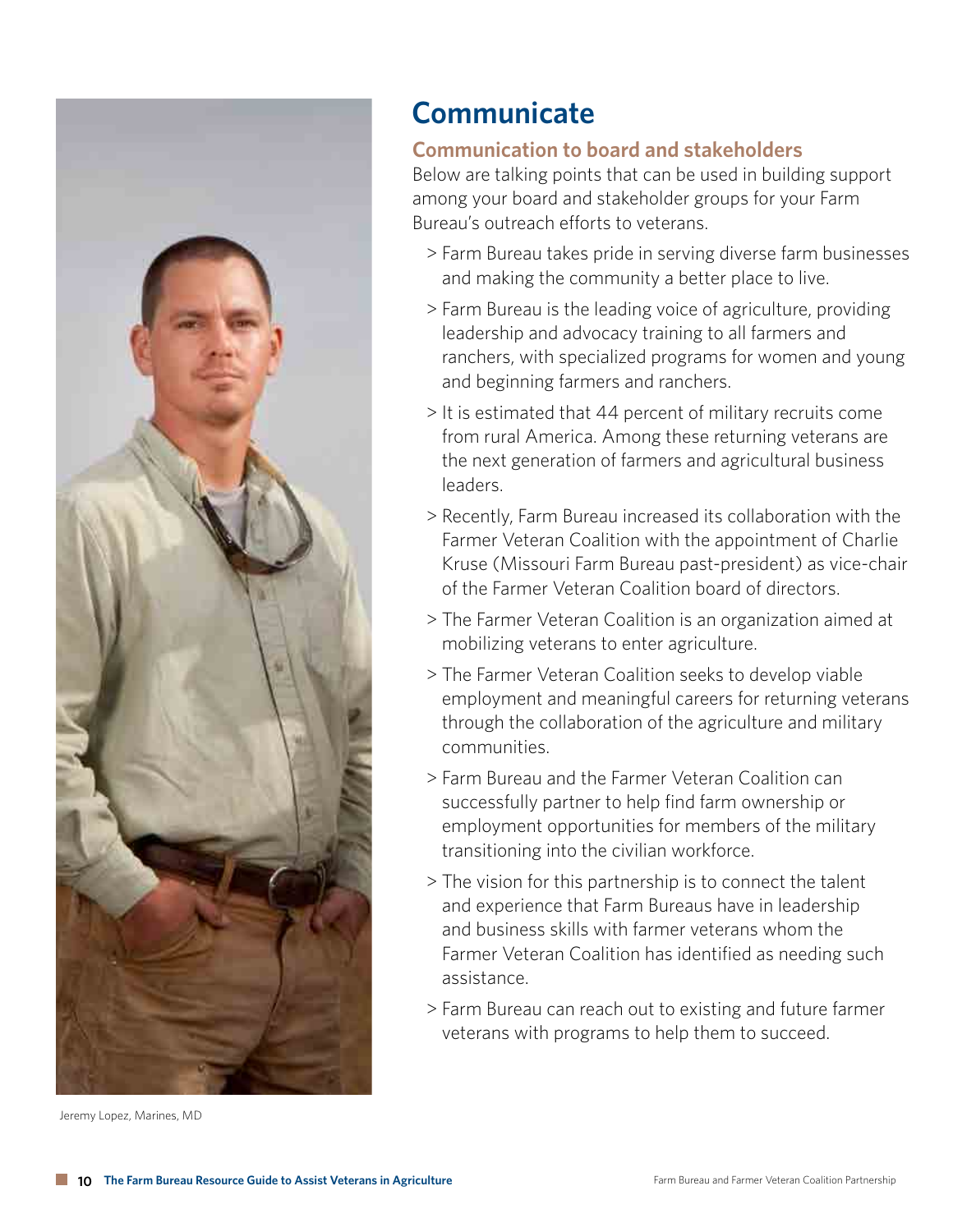#### **Sample News**

**Release:** This sample news release can be customized with your Farm Bureau's information to communicate your efforts to engage with farmer veterans.

#### **FARM BUREAU NAME Supports Returning Veterans Entering Agriculture**

**STATE, Date –** (  $\blacksquare$  ) Farm Bureau, the unified voice of agriculture, has joined a national effort to support returning servicemen and women in creating viable agricultural businesses.

The American Farm Bureau Federation (http://www.fb.org/) has partnered with the Farmer Veteran Coalition (http://www.farmvetco.org/), an organization aimed at mobilizing veterans to enter agriculture and help feed America while rebuilding rural communities. Forty-four percent of military recruits come from rural America and many are expected to rejoin these communities.

(\_\_\_\_\_) Farm Bureau will be working with local participating farmer veterans, providing spokesperson training, advocacy opportunities, production and best management practice resources, mentoring and access to Farm Bureau programs. [Customize list as appropriate.]

"This is an ideal opportunity for us to help our returning veterans get established for long-term success in agriculture," says (\_\_\_\_\_) Farm Bureau President. "Through their service to our country, they've proven that they have the work ethic and dedication that agriculture demands and we have the expertise to help them learn about the business of farming."

#### ENTER QUOTE FROM LOCAL VETERAN EXCITED ABOUT THIS OPPORTUNITY

Farm Bureau's national efforts are being coordinated through the American Farm Bureau Federation. Farm Bureau works through its grassroots organizations to enhance and strengthen the lives of rural Americans and to build strong, prosperous agricultural communities.

(\_\_\_\_\_) Farm Bureau has the following farmer veteran programs:

[List]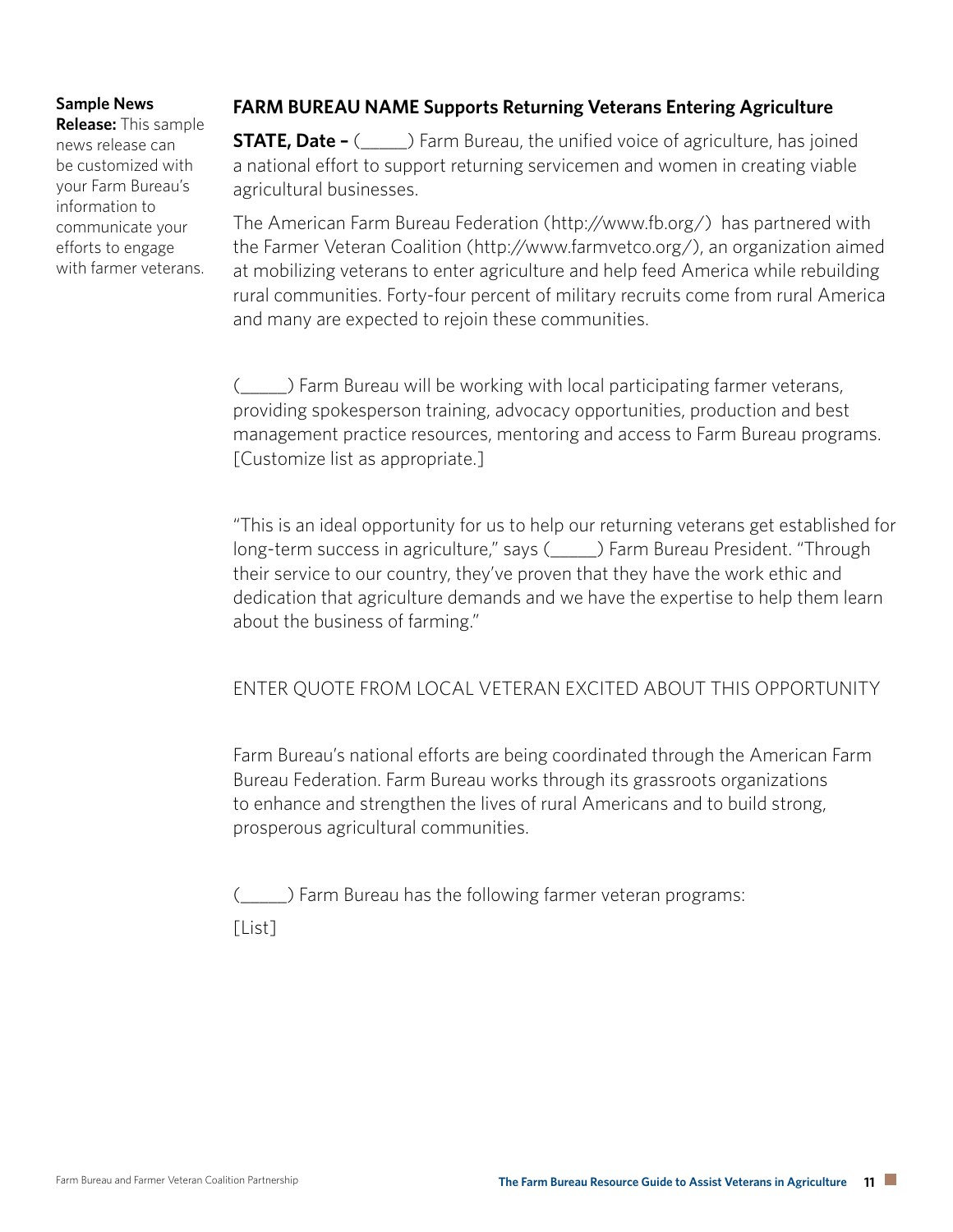#### **Sample outreach letter to military employment centers**

This sample letter may be customized with your Farm Bureau's information to communicate to military and veteran employment centers. To Whom It May Concern:

Farm Bureau has joined a national effort to support returning servicemen and women in creating viable agricultural businesses.

(\_\_\_\_\_) Farm Bureau has partnered with the Farmer Veteran Coalition (http://www.farmvetco.org/), an organization aimed at mobilizing veterans to enter agriculture and help feed America while rebuilding rural communities. Forty-four percent of military recruits come from rural America and many are expected to rejoin the rural communities from which they came.

Staff at  $($   $)$  Farm Bureau are continually assessing ways in which we can better serve farmers, ranchers and rural America. That is why we have recently increased our collaboration with the Farmer Veteran Coalition. The goal of our partnership is to help find farm ownership or employment opportunities for members of the military transitioning into the civilian workforce. The vision for the partnership is to connect the talent and experience of our state and county staff, insurance agents and Farm Bureau leaders who have agricultural expertise with business knowledge and resources with veterans interested in careers related to agriculture.

With the guidance of the Farmer Veteran Coalition, we have developed the following programs specifically tailored to meet the needs of veterans. Whether a veteran is interested in beginning a farm, joining or transitioning an existing farming business, or interested in growing his/her current farming business, we at (\_\_\_\_\_) Farm Bureau would like to help. It is our hope that you will share this information with those personnel transitioning out of military service or those already considered veterans who are looking for agricultural opportunities. We are happy to speak with individuals interested in Farm Bureau programs or individuals who are simply seeking additional information.

We look forward to serving as a resource to our veterans and look forward to working with you in this endeavor. Thank you for your service and dedication to our nation.

Sincerely,

(\_\_\_\_\_) Farm Bureau staff or leader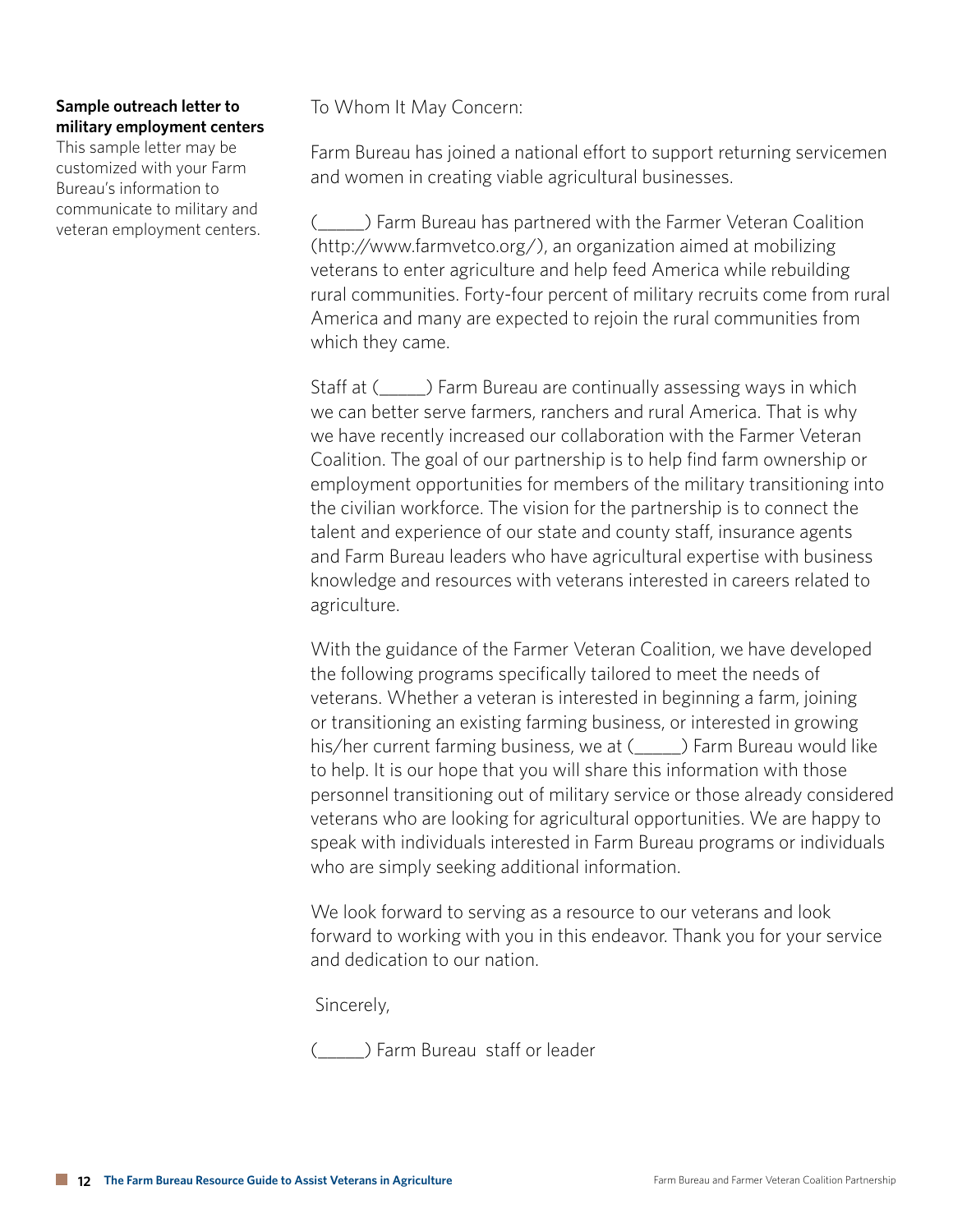## **Resources**

#### **About Farm Bureau: The Voice of Agriculture**

Farm Bureau is an independent, nongovernmental, voluntary organization governed by and representing farm and ranch families united for the purpose of analyzing their problems and formulating action to achieve educational improvement, economic opportunity and social advancement and, thereby, to promote the national well-being.

Farm Bureau is local, county, state, national and international in its scope and influence and is non-partisan, non-sectarian and non-secret in character. Farm Bureau is the voice of agricultural producers.

In 1919, a small group of farmers from 30 states gathered in Chicago and founded the American Farm Bureau Federation. Their goal was to speak for themselves through their own national organization. Farm Bureau soon became the voice of agriculture at the national level.

"The purpose of Farm Bureau is to make the business of farming more profitable, and the community a better place to live. Farm Bureau should provide an organization in which members may secure the benefits of unified efforts in a way which could never be accomplished through individual effort." – Statement originally approved by Farm Bureau members in 1920.

While issues and challenges have changed for America's farmers and ranchers over the past nine decades, the mission and goals of Farm

Bureau have remained true to that spirit. Farm Bureau members have become more vocal in speaking out on issues of concern for the nation's farmers and ranchers. For more information about the American Farm Bureau Federation visit www.fb.org.

#### **State Farm Bureau websites**

All 50 state Farm Bureaus, plus Puerto Rico Farm Bureau, have websites that offer local programs and resources. A complete list of these websites is available at http://www.fb.org/index. php?action=statefbs.

#### **American Farm Bureau Federation Website**

Additional materials you can use, including photos and graphics, and success stories will be available on the American Farm Bureau Federation's website at http://www.fb.org/.

#### **American Farm Bureau Federation Staff**

As your Farm Bureau implements its outreach to servicemen and women, please feel free to contact American Farm Bureau Federation staff designated to assist states with farmer veteran relations:

- > Director, Rural Development and Beginning Farmer programs, ruraldevelopment@fb.org, (202) 406-3685
- > **Elaine Bristol**, Director, Women's Leadership and Promotion & Education programs, elaineb@fb.org, (202) 406-3629
- > **Marty Tatman**, Director, Young Farmers & Ranchers and Safety & Health programs, martyt@fb.org, (202) 406-3682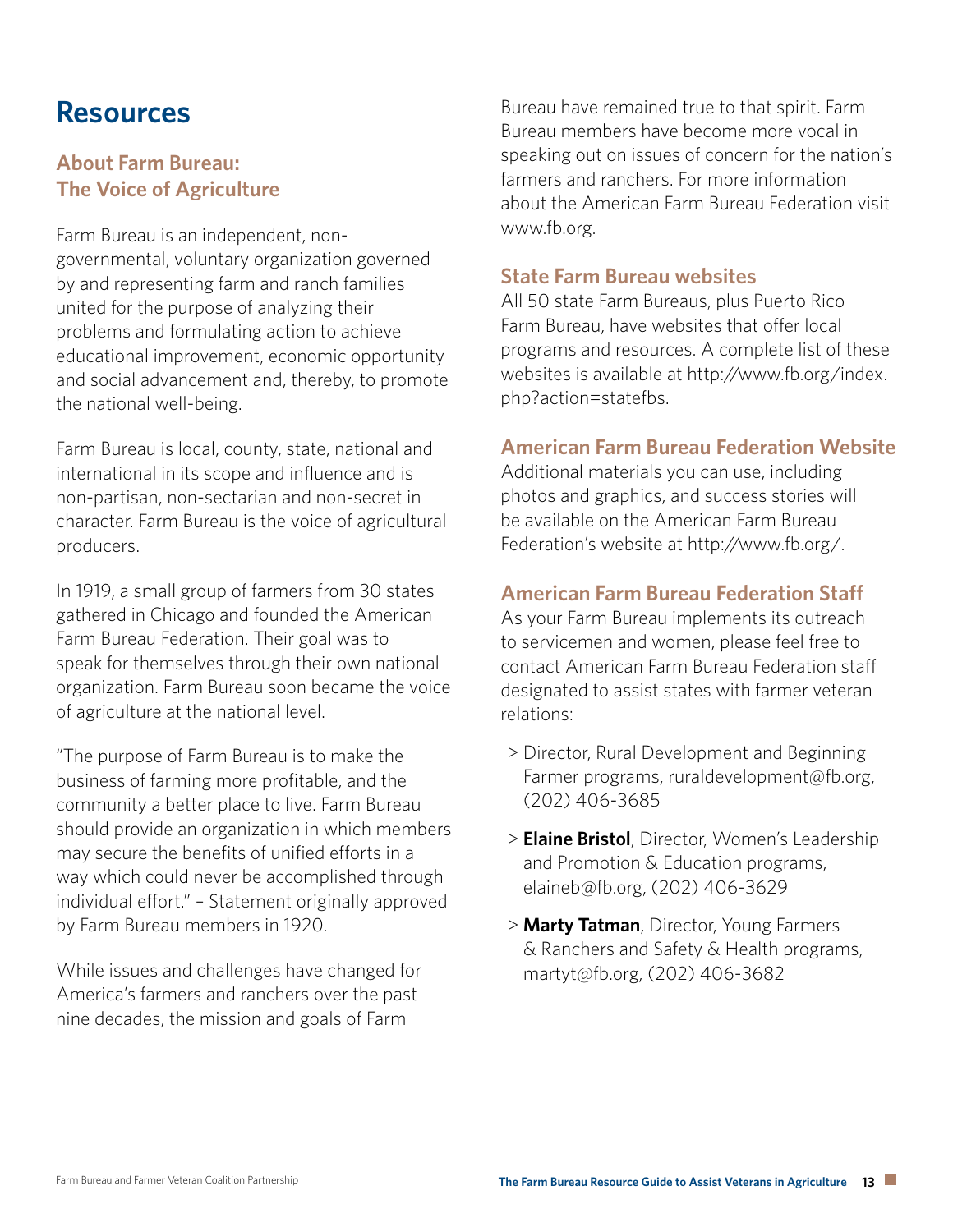#### **Start2Farm website**

Start2Farm is a partnership between the National Ag Library and American Farm Bureau Federation. It is a special project of the Beginning Farmer and Rancher Development Program of the USDA National Institute of Food and Agriculture (NIFA).\* http://start2farm.gov/

#### **AgSafetyNow website**

The AgSafetyNow website is part of the Farm Bureau Safety and Health Network. The mission is to provide leadership and assistance to local and state Farm Bureaus promoting safety and health in agricultural and rural communities. The website is broken down into four main themes (youth safety, occupational wellness and health, farmstead, and equipment and traffic) and has tip sheets, resources, websites, papers and curriculum under each. http://agsafetynow.fb.org/

#### **Farm Credit**

The Farm Credit Council and the FVC have recently partnered to help find farm ownership or employment opportunities for members of the military transitioning into the civilian workforce. The vision for the partnership is to connect the talent and experience that Farm Credit System institutions have in financial and business skills, with farmer veterans whom the FVC has identified as potentially needing such assistance. http://fccouncil.com/ybs/fvc/

#### **National AgrAbility Project**

Returning veterans, just like farmers injured in agricultural accidents, face challenges that may include disabilities and non-physical injuries. The vision of AgrAbility is to enable a high-quality lifestyle for farmers, ranchers and other agricultural workers with disabilities. While the term "disability" often brings to mind conditions

such as spinal cord injuries and amputations, AgrAbility addresses not only these but also many other conditions, such as arthritis, back impairments and behavioral health issues. Through education and assistance, AgrAbility helps to eliminate (or at least minimize) obstacles that inhibit success in production agriculture or agriculture-related occupations. http://www.agrability.org/

# **Farmer Veteran Coalition**

You may visit the Farmer Veteran Coalition's website at www.farmvetco.org to find additional resources and information on the coalition's other programs. There are also frequent updates on the FVC's Facebook page at https://www.facebook. com/farmerveterancoalition?ref=br\_tf.

#### **Veteran Careers in Agriculture: A Resource Guide**

This comprehensive FVC guide provides a wealth of information geared toward recently returned service members, including training opportunities and business planning. It is available at: http://www.farmvetco.org/wp-content/ uploads/2013/02/RG\_FINAL\_web.pdf.

#### **Farm Equipment and Exchange Program**

FVC's FEED program accepts donations of used farm equipment from farmers and dealers. For each match made with a deserving farmer veteran, a receipt is given that can be used for a tax deduction. Contact info@farmvetco.org

#### **Homegrown by Heroes**

This label for veteran-grown products was developed by Kentucky Department of Agriculture (KDA). FVC is working with KDA so that farm or food businesses 50% or more owned by farmer veterans can use the label on their products nationally.

\*The goals of Start2Farm are to create a clearinghouse of available trainings and services for beginning farmers and ranchers at www.Start2Farm.gov, and to provide a national forum for beginning farmer and rancher trainers and resource providers. Grant# 2009-49400-05879.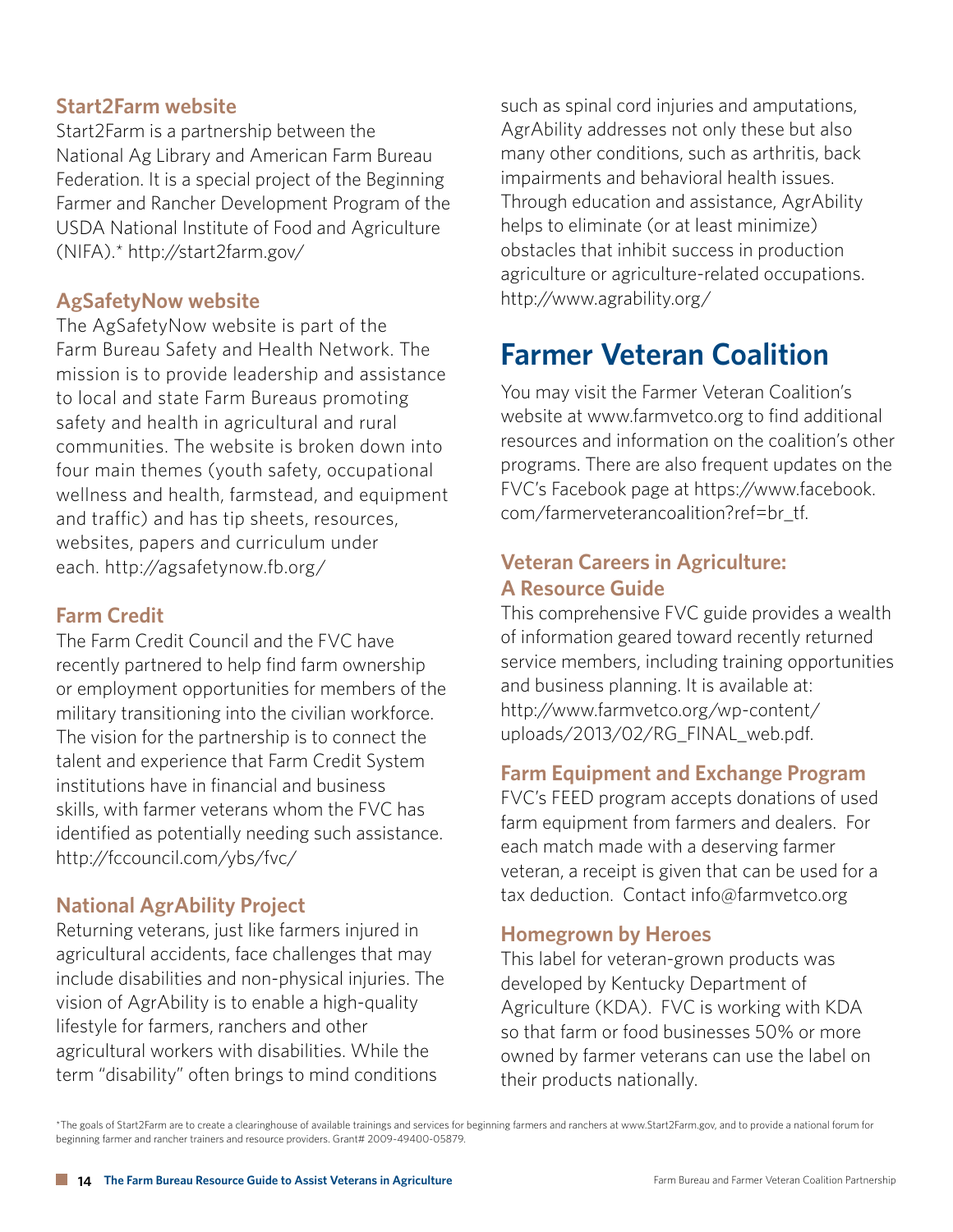# **Farmer Veteran Nomination Form**

## **For the American Farm Bureau Federation (AFBF) Rural Community Building Blog and Start2Farm.gov**



A great way to celebrate farmer veterans is to share their stories. Please complete this form to nominate a farmer veteran to be featured on the AFBF Rural Community Building Blog or the Start2Farm.gov website. If you would like AFBF to write the story, please fill out the following form. This story can then be used on your own state Farm Bureau website. If you already have a story written, please submit the story with author information and a couple of pictures with captions.

#### **Farmer Veteran Nominee**

| Name                         |                                                                                                   |  |  |
|------------------------------|---------------------------------------------------------------------------------------------------|--|--|
| Branch of service            |                                                                                                   |  |  |
| Address                      |                                                                                                   |  |  |
| Phone                        | Email                                                                                             |  |  |
|                              | Reason for the nomination (describe the farm/service of the veteran)                              |  |  |
|                              |                                                                                                   |  |  |
|                              |                                                                                                   |  |  |
|                              |                                                                                                   |  |  |
|                              |                                                                                                   |  |  |
| <b>Nominator Information</b> |                                                                                                   |  |  |
| Name                         |                                                                                                   |  |  |
| Address                      |                                                                                                   |  |  |
| Phone                        | Email                                                                                             |  |  |
|                              | Please send form to ruraldevelopment@fb.org or fax to 202-406-3756. Thanks for your contribution! |  |  |